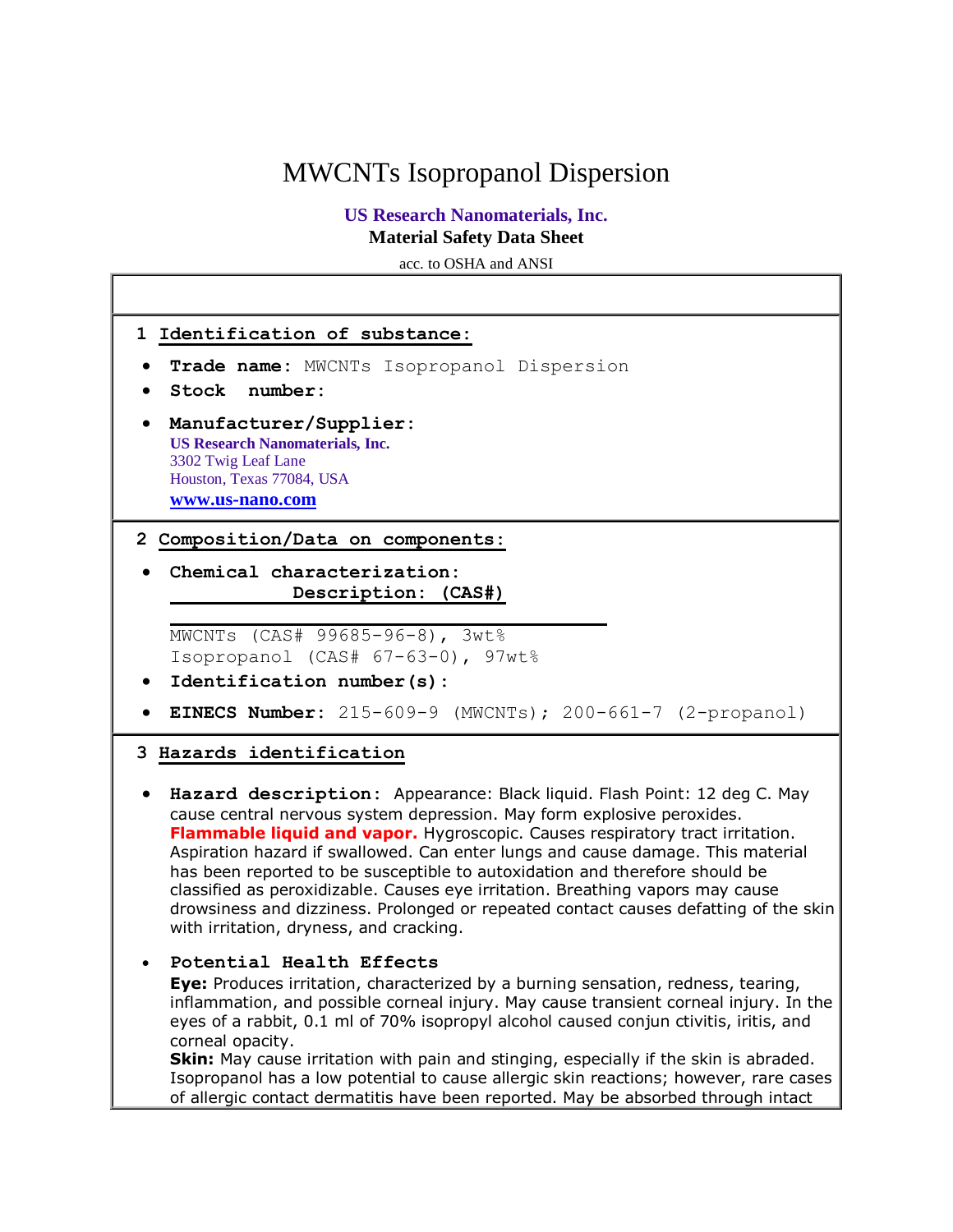skin. Dermal absorption has been considered toxicologically insignificant. T he cases of deep coma associated with skin contact are thought to be a consequence of gross isopropanol vapor inhalation in rooms with inade quate ventilation, rather than being attributable to percutaneous abso rption of isopropanol per se.

**Ingestion:** Causes gastrointestinal irritation with nausea, vomiting and diarrhea. May cause kidney damage. May cause central nervous system depression, characterized by excitement, followed by headache, dizziness, drowsiness, and nausea. Advanced stages may cause collapse, unconsciousness, coma and possible death due to respiratory failure. Aspiration of material into the lungs may cause chemical pneumonitis, which may be fatal. The probable oral lethal dose in humans is 240 ml (2696 mg/kg), but in gestion of only 20 ml (224 mg/kg) has caused poisoning.

**Inhalation:** Inhalation of high concentrations may cause central nervous system effects characterized by nausea, headache, dizziness, unconsciousness and coma. May cause narcotic effects in high concentration. Causes upper respiratory tract irritation. Inhalation of vapors may cause drowsiness and dizziness.

**Chronic:** Prolonged or repeated skin contact may cause defatting and dermatitis.

#### **4 First aid measures**

**Eyes:** In case of contact, immediately flush eyes with plenty of water for at least 15 minutes. Get medical aid.

**Skin:** In case of contact, flush skin with plenty of water. Remove contaminated clothing and shoes. Get medical aid if irritation develops and persists. Wash clothing before reuse.

**Ingestion:** Potential for aspiration if swallowed. Get medical aid immediately. Do not induce vomiting unless directed to do so by medical personnel. Never give anything by mouth to an unconscious person.

**Inhalation:** If inhaled, remove to fresh air. If not breathing, give artificial respiration. If breathing is difficult, give oxygen. Get medical aid.

**Notes to Physician:** Urine acetone test may be helpful in diagnosis. Hemodialysis should be considered in severe intoxication. Treat symptomatically and supportively.

## **5 Fire fighting measures**

**General Information:** As in any fire, wear a self-contained breathing apparatus in pressure-demand, MSHA/NIOSH (approved or equivalent), and full protective gear. Vapors may form an explosive mixture with air. Use water spray to keep fire-exposed containers cool. Flammable liquid and vapor. May form explosive peroxides. Vapors are heavier than air and may travel to a source of ignition and flash back. Vapors can spread along the ground and collect in low or confined areas.

**Extinguishing Media:** Water may be ineffective. Do NOT use straight streams of water. For large fires, use dry chemical, carbon dioxide, alcohol-resistant foam, or water spray. For small fires, use carbon dioxide, dry chemical, dry sand, or alcoholresistant foam. Cool containers with flooding quantities of water until well after fire is out.

#### **6 Accidental release measures**

**General Information:** Use proper personal protective equipment as indicated in Section 8.

**Spills/Leaks:** Absorb spill with inert material (e.g. vermiculite, sand or earth), then place in suitable container. Use water spray to dilute spill to a non-flammable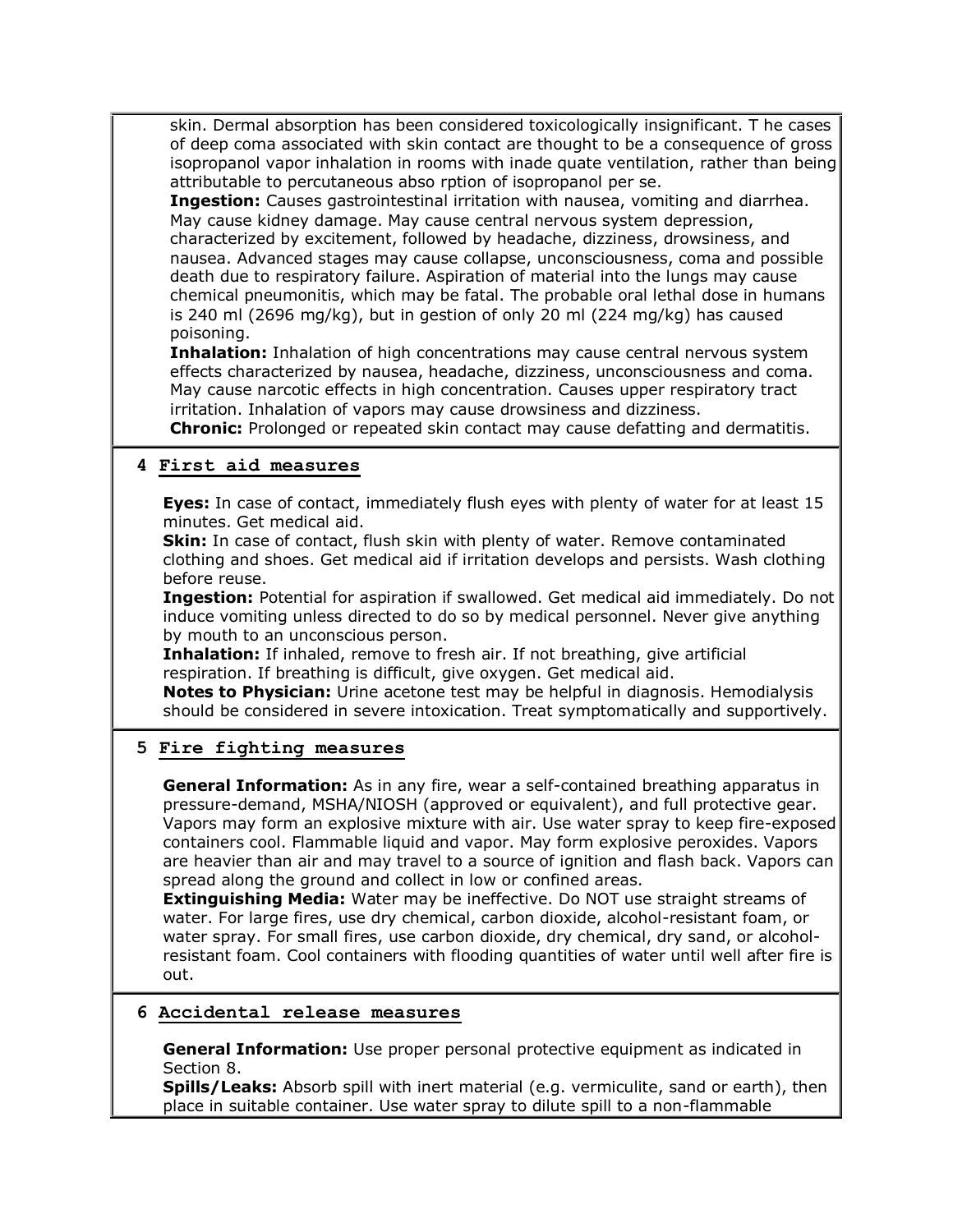mixture. Clean up spills immediately, observing precautions in the Protective Equipment section. Remove all sources of ignition. Use a spark-proof tool. Provide ventilation. A vapor suppressing foam may be used to reduce vapors.

## **7 Handling and storage**

**Handling:** Wash thoroughly after handling. Remove contaminated clothing and wash before reuse. Ground and bond containers when transferring material. Use sparkproof tools and explosion proof equipment. Avoid contact with eyes, skin, and clothing. Empty containers retain product residue, (liquid and/or vapor), and can be dangerous. Take precautionary measures against static discharges. Keep container tightly closed. Do not pressurize, cut, weld, braze, solder, drill, grind, or expose empty containers to heat, sparks or open flames. Use only with adequate ventilation. Avoid breathing vapor or mist. Do not allow to evaporate to near dryness. **Storage:** Keep away from heat, sparks, and flame. Keep away from sources of ignition. Do not store in direct sunlight. Store in a tightly closed container. Keep from contact with oxidizing materials. Store in a cool, dry, well-ventilated area away from incompatible substances. Flammables-area. After opening, purge container with nitrogen before reclosing. Periodically test for peroxide formation on long-term storage. Addition of water or appropriate reducing materials will lessen peroxide formation. Store protected from moisture. Containers should be dated when opened and tested periodically for the presence of peroxides. Should crystals form in a peroxidizable liquid, peroxidation may have occurred and the product should be considered extremely dangerous. In this instance, the container should only be opened remotely by professionals. All peroxidizable substances should be stored away from heat and light and be protected from ignition sources.

## **8 Exposure controls and personal protection**

**Engineering Controls:** Use explosion-proof ventilation equipment. Facilities storing or utilizing this material should be equipped with an eyewash facility and a safety shower. Use adequate general or local exhaust ventilation to keep airborne concentrations below the permissible exposure limits.

#### **Exposure Limits**

| <b>Chemical Name</b>  | <b>ACGIH</b>                    | <b>NIOSH</b>                                                                              | <b>OSHA - Final</b><br><b>PELS</b> |
|-----------------------|---------------------------------|-------------------------------------------------------------------------------------------|------------------------------------|
| MWCNTs 2-<br>Propanol | (400 ppm) TWA;<br>(500ppm) STEL | 400 ppm TWA;<br>980 mg/m3 TWA<br>2000 ppm IDLH<br>$(10$ percent lower<br>explosive limit) | 400 ppm TWA;<br>980 mg/m3 TWA      |

**OSHA Vacated PELs:** 2-Propanol: 400 ppm TWA; 980 mg/m3 TWA; 500 ppm STEL; 1225 mg/m3 STEL

#### **Personal Protective Equipment**

**Eyes:** Wear chemical goggles.

**Skin:** Wear appropriate protective gloves to prevent skin exposure.

**Clothing:** Wear appropriate protective clothing to prevent skin exposure.

**Respirators:** A respiratory protection program that meets OSHA's 29 CFR §1910.134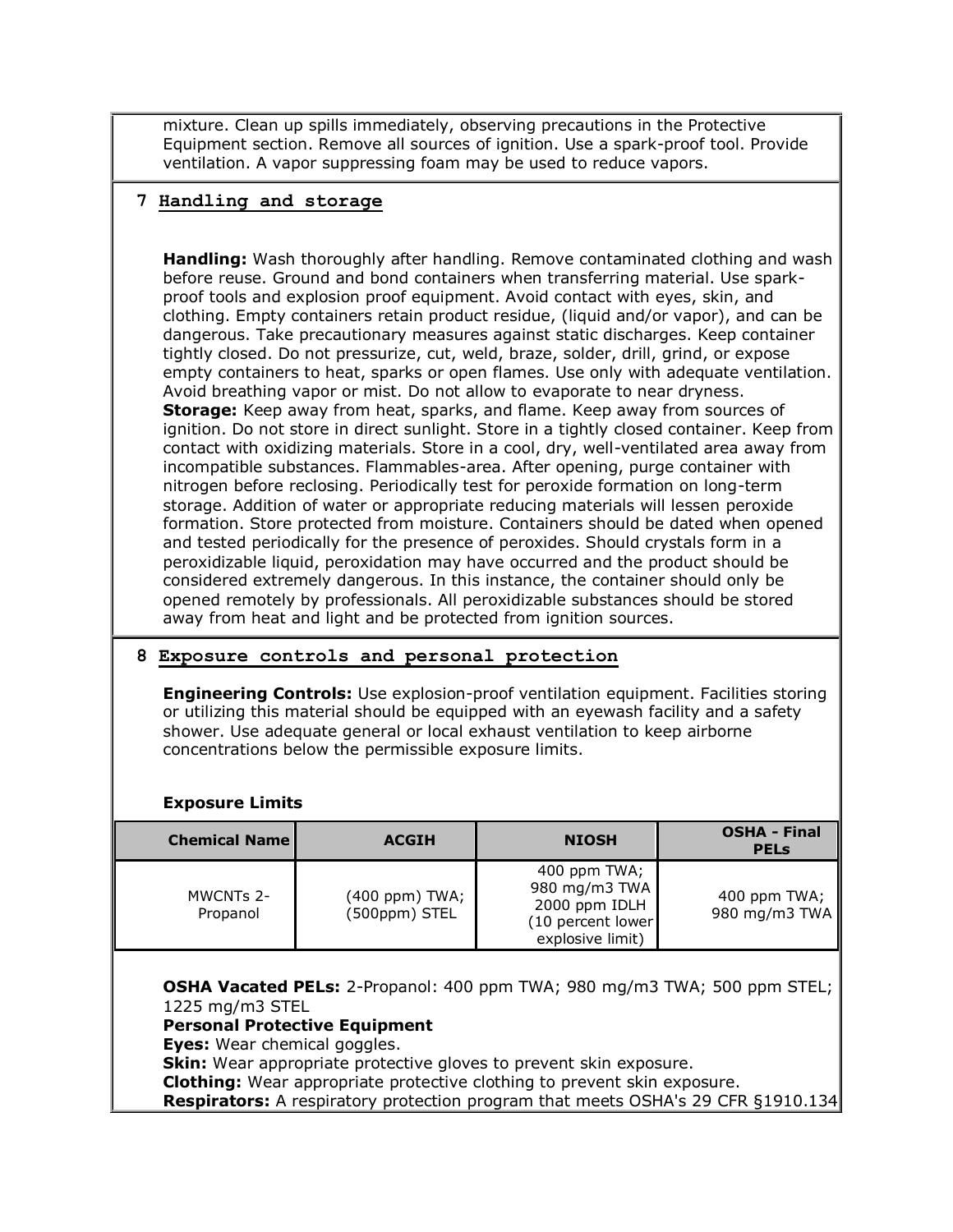and ANSI Z88.2 requirements or European Standard EN 149 must be followed whenever workplace conditions warrant a respirator's use.

#### **9 Physical and chemical properties:**

**Physical State:** Liquid dispersion **Appearance:** Black liquid **Odor:** alcohol-like **pH:** Not available. **Vapor Pressure:** 33 mm Hg @ 20 deg C **Vapor Density:** 2.1 (Air=1) **Evaporation Rate:**1.7 (n-butyl acetate=1) **Viscosity:** 2.27 mPas @ 20C **Boiling Point:** 82 deg C @ 760 mmHg **Freezing/Melting Point:**-88 deg C **Autoignition Temperature:** 399 deg C ( 750.20 deg F) **Flash Point:** 12 deg C ( 53.60 deg F) **Decomposition Temperature:**Not available. **NFPA Rating:** (estimated) Health: 1; Flammability: 3; Reactivity: 0 **Explosion Limits, Lower:**2.0 vol % **Upper:** 12.7 @ 200°F **Solubility:** Miscible. **Specific Gravity/Density: 1.17 (water=1) Molecular Formula:** MWCNTs, C3H8O **Molecular Weight:**

## **10 Stability and reactivity**

**Chemical Stability:** Under normal storage conditions, peroxidizable compounds can form and accumulate peroxides which may explode when subjected to heat or shock. This material is most hazardous when peroxide levels are concentrated by distillation or evaporation. Isopropanol is susceptible to autoxidation and therefore should be classified as peroxidizable.

**Conditions to Avoid:** Light, ignition sources, excess heat, exposure to moist air or water.

**Incompatibilities with Other Materials:** Attacks some forms of plastics, rubbers, and coatings., chlorine, carbony dichloride(phosgene), acetaldehyde, ethylene oxide, isocyanates, amines, aluminum at high temperatures, strong oxidizing agents, strong acids, ammonia, strong bases.

**Hazardous Decomposition Products:** Carbon monoxide, carbon dioxide. **Hazardous Polymerization:** Will not occur.

#### **11 Toxicological information**

**RTECS#: CAS#** 67-63-0: NT8050000 **LD50/LC50:** CAS# 67-63-0: Draize test, rabbit, eye: 100 mg Severe; Draize test, rabbit, eye: 10 mg Moderate; Draize test, rabbit, eye: 100 mg/24H Moderate; Draize test, rabbit, skin: 500 mg Mild; Inhalation, rat:  $LC50 = 16000$  ppm/8H;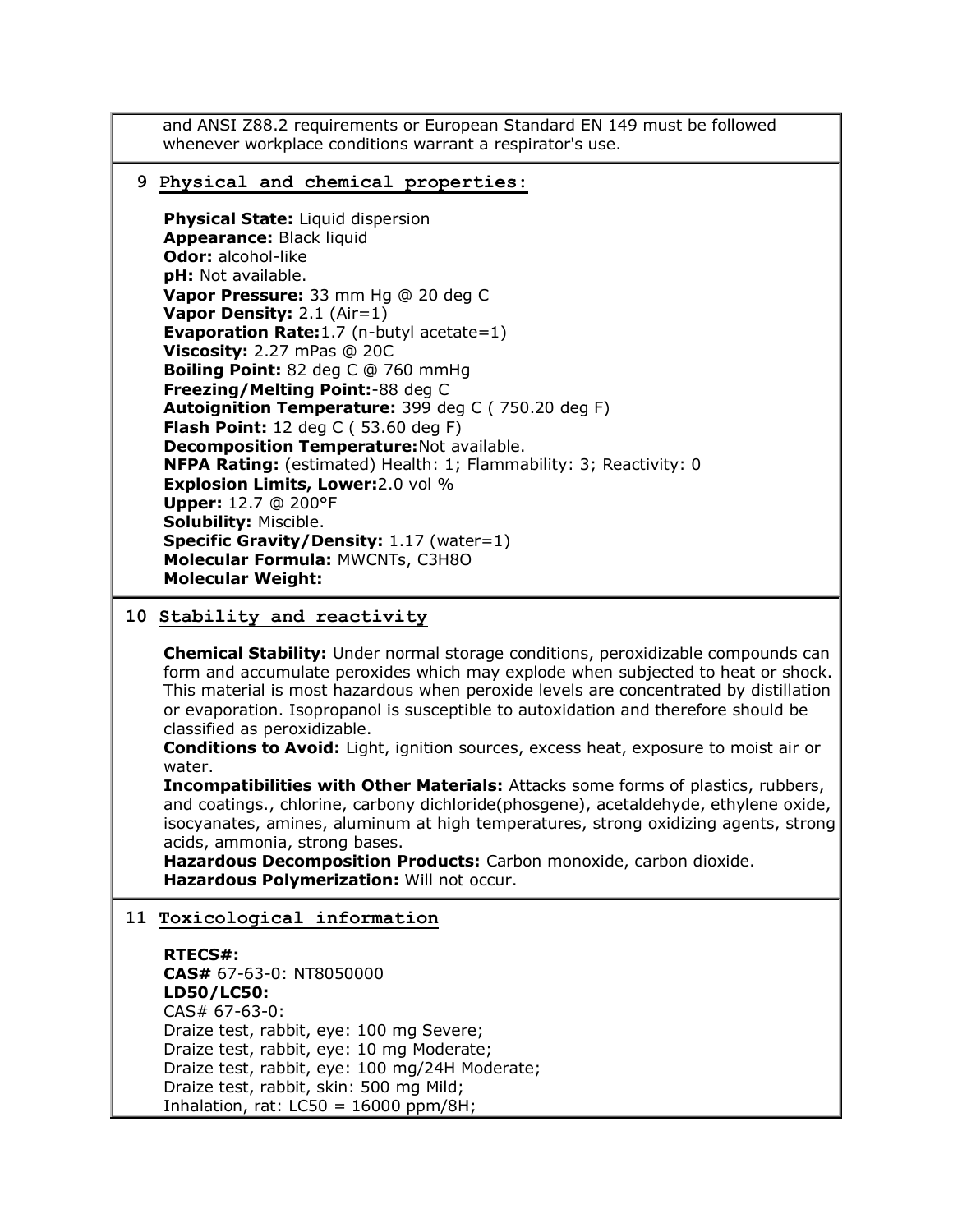| Oral, mouse: $LD50 = 3600$ mg/kg;<br>Oral, rabbit: LD50 = $6410$ mg/kg;                                                                                                                                                                                                                         |
|-------------------------------------------------------------------------------------------------------------------------------------------------------------------------------------------------------------------------------------------------------------------------------------------------|
| Oral, rat: $LD50 = 5045 mg/kg;$                                                                                                                                                                                                                                                                 |
| Skin, rabbit: LD50 = $12800$ mg/kg; <br.< td=""></br.<>                                                                                                                                                                                                                                         |
|                                                                                                                                                                                                                                                                                                 |
| <b>Carcinogenicity:</b>                                                                                                                                                                                                                                                                         |
| $CAS# 67-63-0$ :                                                                                                                                                                                                                                                                                |
| <b>IARC:</b> Group 3 carcinogen                                                                                                                                                                                                                                                                 |
| <b>Epidemiology:</b> Experimental teratogenic and reproductive effects have been<br>reported for isopropanol. Early epidemiological studies hav e suggested an<br>association between the strong acid man ufacture of isopropyl alcohol and paranasal<br>sinus cancer in workers.               |
|                                                                                                                                                                                                                                                                                                 |
| <b>Teratogenicity:</b> A rat & rabbit developmental toxicity study showed no teratogenic<br>effects at doses that were clearly maternally toxic. In a separate rat study, no<br>evidence of developmental neurotoxicity was associated with gestational exposures<br>to IPA up to 1200 mg/kg/d. |
| Reproductive Effects: See actual entry in RTECS for complete information.                                                                                                                                                                                                                       |
| <b>Neurotoxicity:</b> No information available.                                                                                                                                                                                                                                                 |
| Mutagenicity: See actual entry in RTECS for complete information.                                                                                                                                                                                                                               |
| <b>Other Studies:</b> Standard Draize Test: Administration onto the skin (rabbit) = 500                                                                                                                                                                                                         |
| mg (Mild). Standard Draize Test: Administration into the eye (rabbit) = 100 mg                                                                                                                                                                                                                  |
| (Moderate). Standard Draize Test: Administration into the eye = 10 mg (Moderate).                                                                                                                                                                                                               |
| Standard D raize test: Administration into the eye (rabbit) = $100 \text{ mg}/24 \text{ H}$<br>(Moderate).                                                                                                                                                                                      |

## **12 Ecological information:**

**Ecotoxicity:** Fish: Fathead Minnow: >1000 ppm; 96h; LC50 ia: >1000 ppm; 96h; LC50 Gold orfe: 8970-9280 ppm; 48h; LC50 IPA has a high biochemical oxygen demand and a potential to cause oxygen depletion in aqueous systems, a low potential to affect aquatic organisms, a low potential to affect secondary waste treatment microbial metabolism, a low potential to affect the germination of some plants, a high potential to biodegrade (low persistence) with unacclimated microorganisms from activated sludge.

**Environmental:** No information available.

**Physical:** THOD: 2.40 g oxygen/gCOD: 2.23 g oxygen/gBOD-5: 1.19-1.72 g oxygen/g

**Other:** No information available.

#### **13 Disposal considerations**

Chemical waste generators must determine whether a discarded chemical is classified as a hazardous waste. US EPA guidelines for the classification determination are listed in 40 CFR Parts 261.3. Additionally, waste generators must consult state and local hazardous waste regulations to ensure complete and accurate classification. **RCRA P-Series:** None listed. **RCRA U-Series:** None listed.

#### **14 Transport information**

|                       | <b>US DOT</b>             | <b>Canada TDG</b>                    |
|-----------------------|---------------------------|--------------------------------------|
| <b>Shipping Name:</b> | MWCNTs in<br>ISOPROPANOL. | MWCNTs in ISOPROPANOL,<br>Dispersion |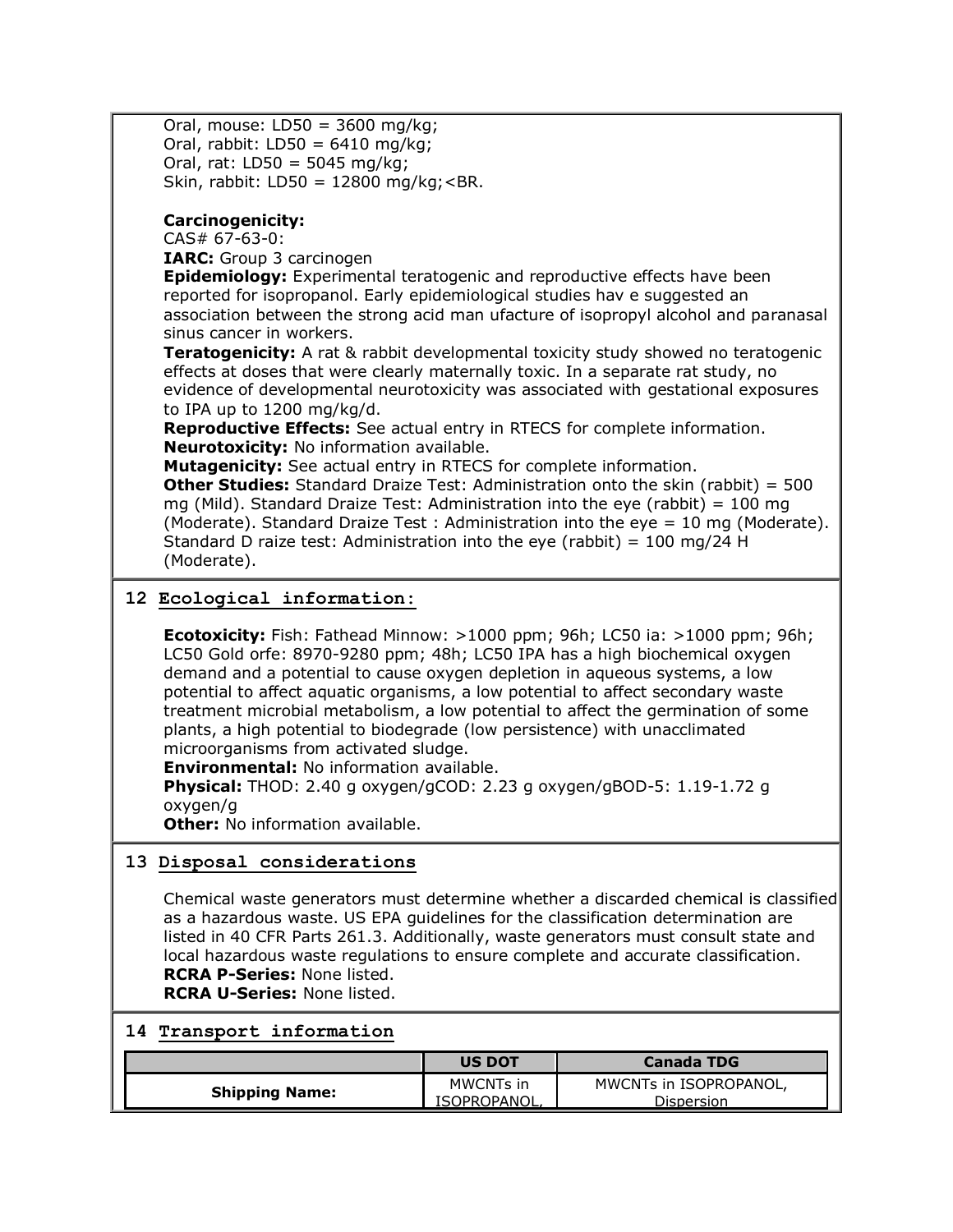|                                                                                                                                                                                                                                                                                                                                    |                                                                                                                                                                                                                                                                                                                                                                                       | Dispersion           |                |  |  |  |
|------------------------------------------------------------------------------------------------------------------------------------------------------------------------------------------------------------------------------------------------------------------------------------------------------------------------------------|---------------------------------------------------------------------------------------------------------------------------------------------------------------------------------------------------------------------------------------------------------------------------------------------------------------------------------------------------------------------------------------|----------------------|----------------|--|--|--|
|                                                                                                                                                                                                                                                                                                                                    | <b>Hazard Class:</b>                                                                                                                                                                                                                                                                                                                                                                  | 3                    | $\overline{3}$ |  |  |  |
| <b>UN Number:</b>                                                                                                                                                                                                                                                                                                                  |                                                                                                                                                                                                                                                                                                                                                                                       | <b>UN1219</b>        | <b>UN1219</b>  |  |  |  |
|                                                                                                                                                                                                                                                                                                                                    | <b>Packing Group:</b>                                                                                                                                                                                                                                                                                                                                                                 | $\scriptstyle\rm II$ | П              |  |  |  |
|                                                                                                                                                                                                                                                                                                                                    | 15 Regulations                                                                                                                                                                                                                                                                                                                                                                        |                      |                |  |  |  |
|                                                                                                                                                                                                                                                                                                                                    | <b>US FEDERAL</b>                                                                                                                                                                                                                                                                                                                                                                     |                      |                |  |  |  |
| <b>TSCA</b><br>CAS# 67-63-0 is listed on the TSCA inventory.<br><b>Health &amp; Safety Reporting List</b><br>CAS# 67-63-0: Effective Date: December 15, 1986; Sunset Date: December 15,<br>1996<br><b>Chemical Test Rules</b><br>CAS# 67-63-0: Testing required by: manufacturers; importers; processors (40<br><b>Section 12b</b> |                                                                                                                                                                                                                                                                                                                                                                                       |                      |                |  |  |  |
|                                                                                                                                                                                                                                                                                                                                    | CAS# 67-63-0: 4/12b<br><b>TSCA Significant New Use Rule</b><br>None of the chemicals in this material have a SNUR under TSCA.<br><b>SARA</b>                                                                                                                                                                                                                                          |                      |                |  |  |  |
| Section 302 (RQ)<br>None of the chemicals in this material have an RQ.<br>Section 302 (TPQ)<br>None of the chemicals in this product have a TPQ.<br><b>SARA Codes</b><br>CAS # 67-63-0: acute, chronic, flammable.<br><b>Section 313</b>                                                                                           |                                                                                                                                                                                                                                                                                                                                                                                       |                      |                |  |  |  |
|                                                                                                                                                                                                                                                                                                                                    | This material contains 2-Propanol (CAS# 67-63-0, 99%), which is subject to the<br>reporting requirements of Section 313 of SARA Title III and 40 CFR Part 373.<br><b>Clean Air Act:</b><br>This material does not contain any hazardous air pollutants. This material does not<br>contain any Class 1 Ozone depletors. This material does not contain any Class 2<br>Ozone depletors. |                      |                |  |  |  |
|                                                                                                                                                                                                                                                                                                                                    | <b>Clean Water Act:</b><br>None of the chemicals in this product are listed as Hazardous Substances under the<br>CWA. None of the chemicals in this product are listed as Priority Pollutants under the<br>CWA. None of the chemicals in this product are listed as Toxic Pollutants under the<br>CWA.<br><b>OSHA:</b>                                                                |                      |                |  |  |  |
|                                                                                                                                                                                                                                                                                                                                    | None of the chemicals in this product are considered highly hazardous by OSHA.<br><b>STATE</b><br>CAS# 67-63-0 can be found on the following state right to know lists: California,<br>New Jersey, Florida, Pennsylvania, Minnesota, Massachusetts.<br>California No Significant Risk Level: None of the chemicals in this product are listed.                                        |                      |                |  |  |  |
|                                                                                                                                                                                                                                                                                                                                    | <b>European/International Regulations</b><br><b>European Labeling in Accordance with EC Directives</b><br><b>Hazard Symbols:</b><br>XI F<br><b>Risk Phrases:</b><br>R 11 Highly flammable.                                                                                                                                                                                            |                      |                |  |  |  |